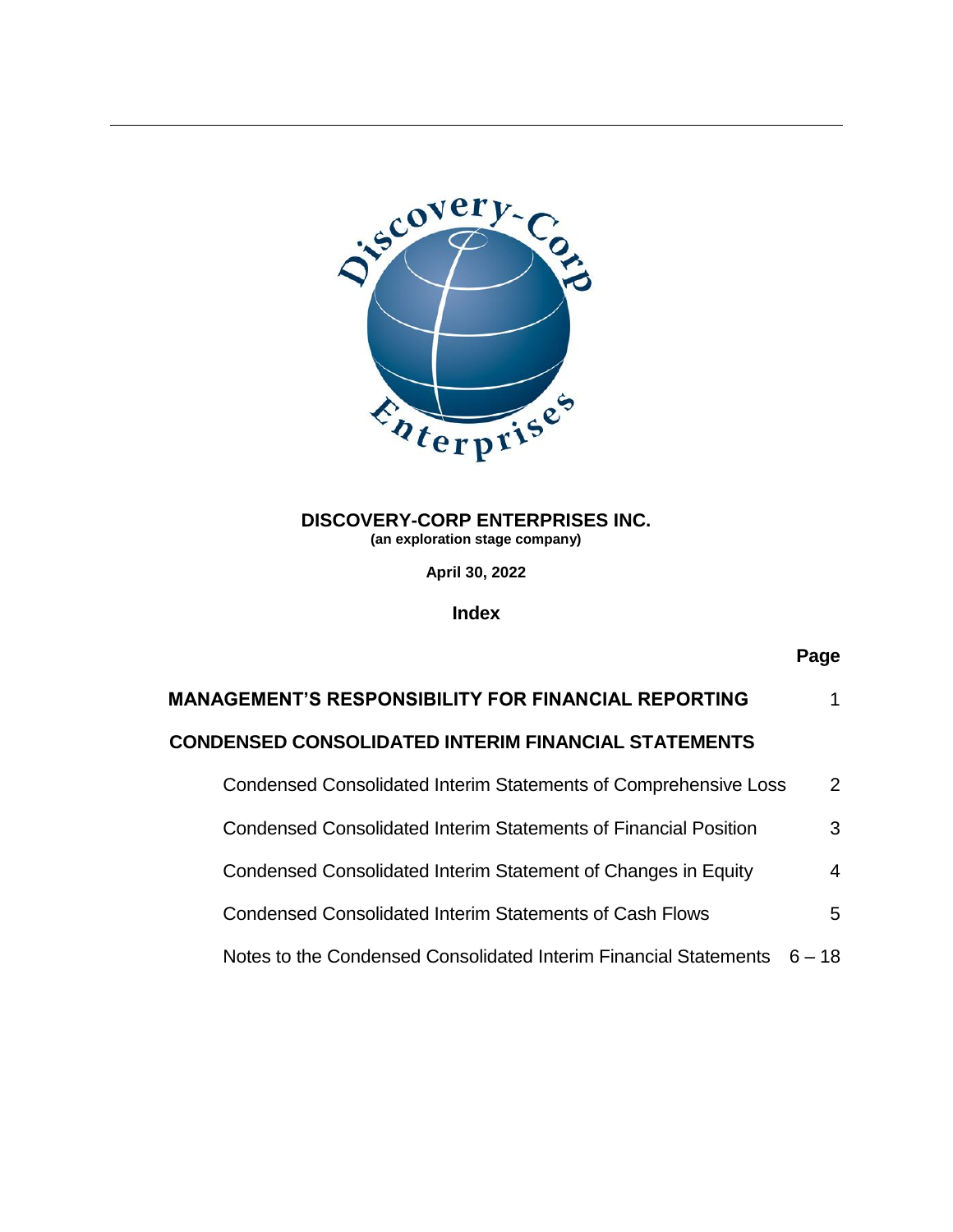## **MANAGEMENT'S RESPONSIBILITY FOR FINANCIAL REPORTING**

The condensed consolidated interim financial statements of Discovery-Corp Enterprises Inc. (an exploration stage company) are the responsibility of the Company's management. The condensed consolidated interim financial statements are prepared in accordance with International Financial Reporting Standards and reflect management's best estimates and judgment based on information currently available. The financial information contained elsewhere in this report has been reviewed to ensure consistency with the condensed consolidated interim financial statements.

Management maintains systems of internal control designed to provide reasonable assurance that the assets are safeguarded, all transactions are authorized and duly recorded, and financial records are properly maintained to facilitate the preparation of condensed consolidated interim financial statements in a timely manner. The Board of Directors is responsible for ensuring that management fulfills its responsibilities for financial reporting and is ultimately responsible for reviewing and approving the condensed consolidated interim financial statements. The Board carries out this responsibility principally through its Audit Committee.

The accompanying unaudited condensed consolidated interim financial statements of Discovery-Corp Enterprises Inc. ("the Company"), for the nine months ended April 30, 2022, have been prepared by management and have not been subject to a review by the Company's independent auditor.

In the opinion of the Company's management, all adjustments considered necessary for a fair presentation of these unaudited condensed consolidated interim financial statements have been included and all such adjustments are of a normal recurring nature. Operating results for the nine-month period ended April 30, 2022 are not necessarily indicative of the results that can be expected for the fiscal year ending July 31, 2022.

These unaudited condensed consolidated interim financial statements should be read in conjunction with the audited consolidated financial statements and accompanying notes thereto for the fiscal year ended July 31, 2021.

*\_"Alex Pannu" "Iain Brown"* 

Alex Pannu<br>Chief Executive Officer **Alex Executive Officer**<br>Chief Executive Officer Chief Executive Officer

Vancouver, British Columbia June 14, 2022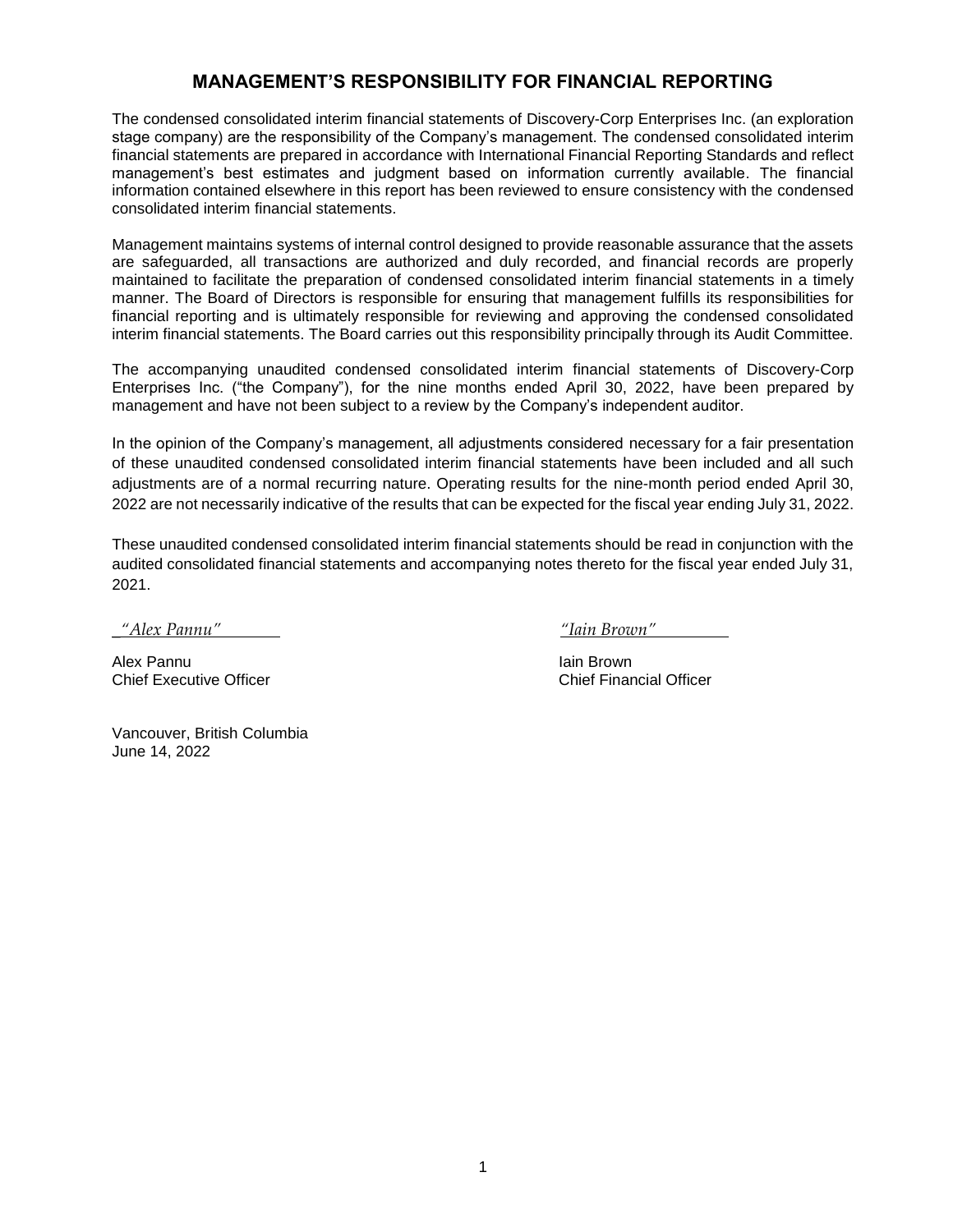# **DISCOVERY-CORP ENTERPRISES INC.**

**(an exploration stage company)**

CONDENSED CONSOLIDATED INTERIM STATEMENTS OF COMPREHENSIVE LOSS (Unaudited) The accompanying notes are an integral part of these condensed consolidated interim financial statements (Expressed in Canadian dollars)

|                                               | <b>Notes</b> | Three Months<br><b>Ended April</b><br>30, 2022 | Nine Months<br><b>Ended April</b><br>30, 2022 |                           | Three Months<br>Ended April<br>30, 2021 | Nine Months<br><b>Ended April</b><br>30, 2021 |
|-----------------------------------------------|--------------|------------------------------------------------|-----------------------------------------------|---------------------------|-----------------------------------------|-----------------------------------------------|
| <b>Expenses</b>                               |              |                                                |                                               |                           |                                         |                                               |
| Administration                                | 11           | \$<br>16,264                                   | \$<br>68,299                                  | $\boldsymbol{\mathsf{S}}$ | 11,350                                  | \$<br>51,354                                  |
| Exploration                                   | 12           | 17,347                                         | 30,302                                        |                           | 14,318                                  | 39,918                                        |
| Loss before other items                       |              | (33, 611)                                      | (98, 601)                                     |                           | (25,668)                                | (91, 272)                                     |
| Interest Income                               |              | 3                                              | 35                                            |                           |                                         | 41                                            |
| Net loss for the period                       |              | (33,608)                                       | (98, 566)                                     |                           | (25,668)                                | (91, 231)                                     |
| Items of other comprehensive gain (loss)      |              |                                                |                                               |                           |                                         |                                               |
| Change in fair value of marketable securities | 13           |                                                |                                               |                           |                                         |                                               |
| Total comprehensive loss for the period       |              | \$<br>(33, 608)                                | \$<br>(98, 566)                               | \$                        | (25, 668)                               | \$<br>(91, 231)                               |
| Loss per share (basic and diluted)            |              | \$<br>(0.002)                                  | \$<br>(0.008)                                 | \$                        | (0.002)                                 | \$<br>(0.007)                                 |
| Weighted average number of common             | 8            |                                                |                                               |                           |                                         |                                               |
| shares outstanding                            |              | 13,467,096                                     | 13,119,873                                    |                           | 12,217,096                              | 12,217,096                                    |

The accompanying notes are an integral part of these condensed consolidated interim financial statements.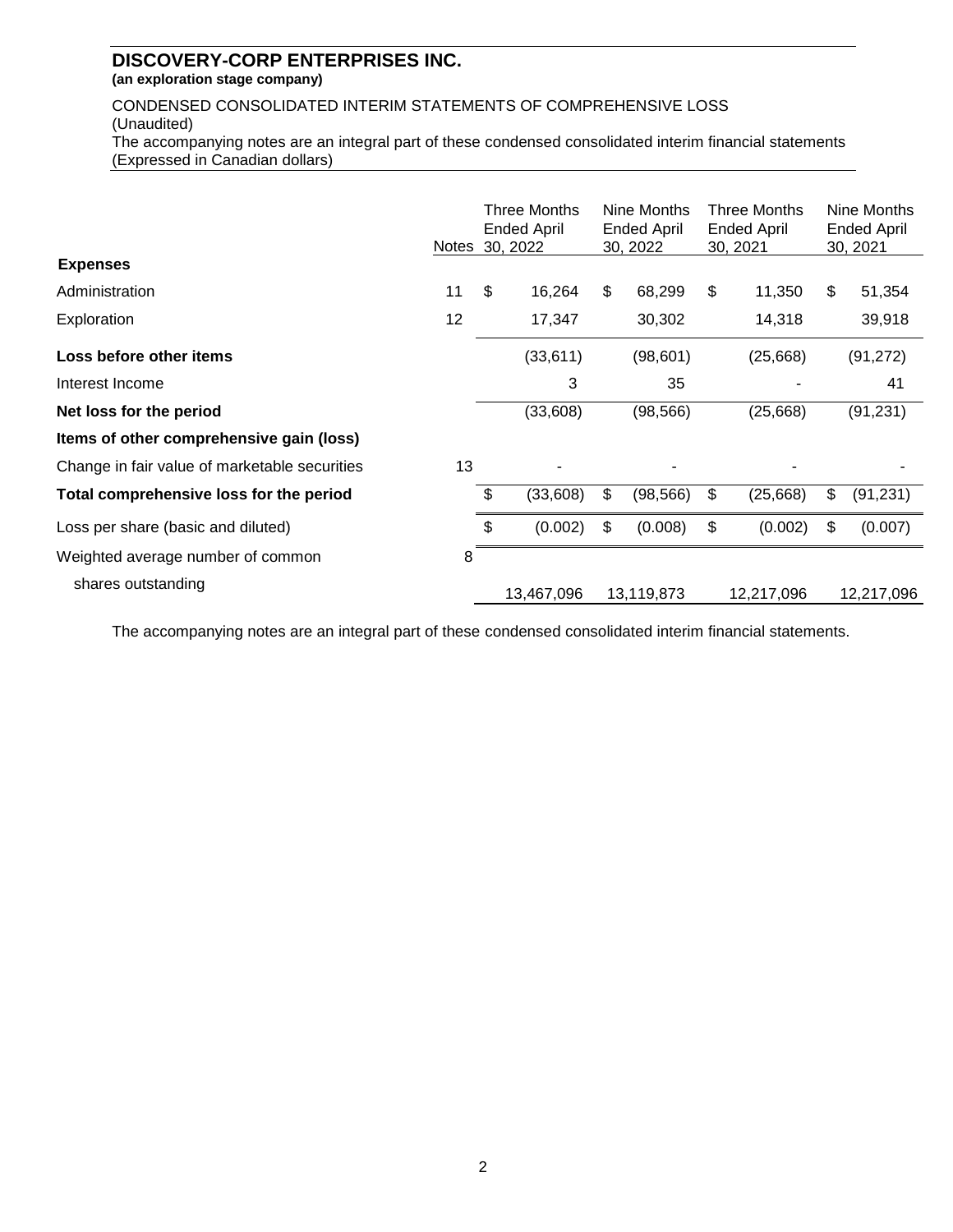## CONDENSED CONSOLIDATED INTERIM STATEMENTS OF FINANCIAL POSITION (Unaudited)

(Expressed in Canadian dollars)

|                                                                                              | <b>Notes</b>        | As at<br>April 30,<br>2022           | As at<br><b>July 31,</b><br>2021   |
|----------------------------------------------------------------------------------------------|---------------------|--------------------------------------|------------------------------------|
| <b>ASSETS</b><br><b>Current assets</b><br>Cash<br>Accounts receivable                        |                     | \$<br>58,283<br>1,579                | \$<br>65,195<br>1,209              |
| <b>Total current assets</b>                                                                  |                     | 59,862                               | 66,404                             |
| <b>Non-current assets</b>                                                                    |                     |                                      |                                    |
| <b>Reclamation bonds</b><br>Resource property interests                                      | 6<br>$\overline{7}$ | 8,000<br>20,916                      | 8,000<br>20,916                    |
| <b>Total assets</b>                                                                          |                     | \$<br>88,778                         | \$<br>95,320                       |
| <b>LIABILITIES AND EQUITY</b>                                                                |                     |                                      |                                    |
| <b>LIABILITIES</b><br><b>Current liabilities</b><br>Accounts payable and accrued liabilities |                     | \$<br>7,683                          | \$<br>12,082                       |
| <b>EQUITY</b>                                                                                |                     |                                      |                                    |
| Share capital<br>Reserves<br><b>Deficit</b>                                                  | 8<br>8              | 7,472,890<br>35,000<br>(7, 426, 795) | 7,376,467<br>35,000<br>(7,328,229) |
| <b>Total equity</b>                                                                          |                     | 81,095                               | 83,238                             |
| <b>Total equity and liabilities</b>                                                          |                     | \$<br>88,778                         | \$<br>95,320                       |
| APPROVED ON BEHALF OF THE BOARD:                                                             |                     |                                      |                                    |

*"Iain Brown"*

Director

Iain Brown

*"Alex Pannu"*

Director

Alex Pannu

The accompanying notes are an integral part of these condensed consolidated interim financial statements.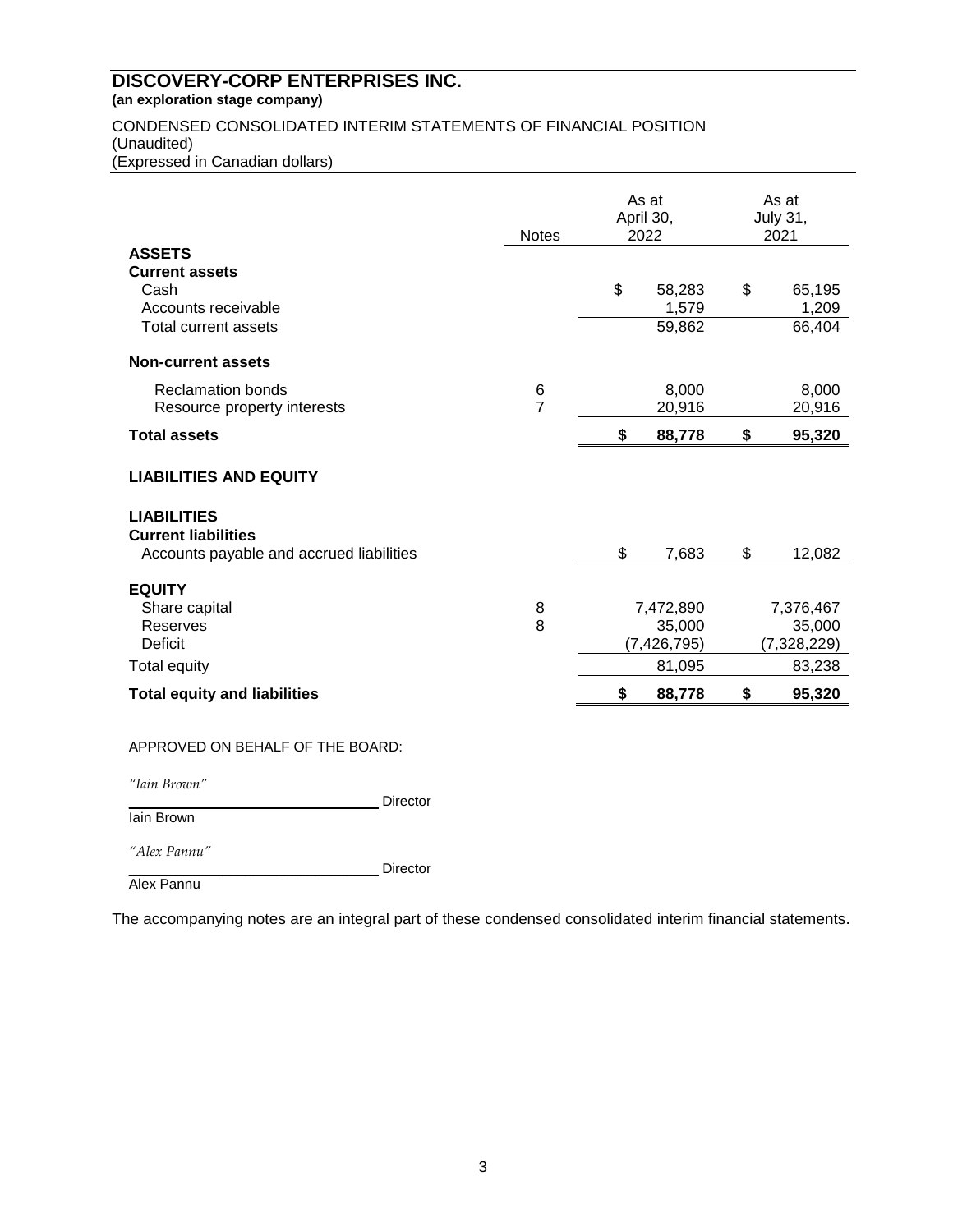# **DISCOVERY-CORP ENTERPRISES INC.**

**(an exploration stage company)**

## CONDENSED CONSOLIDATED INTERIM STATEMENTS OF CHANGES IN EQUITY

#### (Unaudited)

(Expressed in Canadian dollars)

|                                                                                                    | Number of<br><b>Shares</b> |    | Amount    |    | Reserves | <b>Accumulated Other</b><br>Comprehensive<br>Income | Deficit       |    | <b>Total Equity</b> |
|----------------------------------------------------------------------------------------------------|----------------------------|----|-----------|----|----------|-----------------------------------------------------|---------------|----|---------------------|
| <b>Balance, July 31, 2020</b>                                                                      | 12,217,096                 | S  | 7,376,467 | S  | 35,000   | \$<br>\$                                            | (7, 201, 054) | \$ | 210,413             |
| Net loss                                                                                           |                            |    |           |    |          |                                                     | (34, 994)     | \$ | (34, 994)           |
| Balance, October 31, 2020                                                                          | 12,217,096                 | S  | 7,376,467 | S  | 35,000   | \$<br>\$                                            | (7, 236, 048) | \$ | 175,419             |
| Net loss                                                                                           |                            |    |           |    |          |                                                     | (30, 569)     | S. | (30, 569)           |
| Balance, January 31, 2021                                                                          | 12,217,096                 | S  | 7,376,467 | S  | 35,000   | \$                                                  | 7,266,617     |    | 144,850             |
| Net loss                                                                                           |                            |    |           |    |          |                                                     | (25,668)      | \$ | (25, 668)           |
| Balance, April 30, 2021                                                                            | 12,217,096                 | S  | 7,376,467 | \$ | 35,000   | \$                                                  | (7, 292, 285) | \$ | 119,182             |
| Net loss                                                                                           |                            |    |           |    |          |                                                     | (35, 944)     | \$ | (35, 944)           |
| <b>Balance, July 31, 2021</b>                                                                      | 12,217,096                 |    | 7,376,467 | S  | 35,000   | \$                                                  | (7,328,229)   | \$ | 83,238              |
| Net loss                                                                                           |                            |    |           |    |          | \$                                                  | (46, 671)     | \$ | (46, 671)           |
| Shares issued for private placement, net of share<br>issuance costs on post consolidation (note 8) | 1,250,000                  | \$ | 96,423    |    |          |                                                     |               | \$ | 96,423              |
| Balance, October 31, 2021                                                                          | 13,467,096                 |    | 7,472,890 |    | 35,000   |                                                     | (7, 374, 900) |    | 132,990             |
| Net loss                                                                                           |                            |    |           |    |          |                                                     | (18, 287)     | \$ | (18, 287)           |
| Balance, January 31, 2022                                                                          | 13,467,096                 |    | 7,472,890 |    | 35,000   |                                                     | (7, 393, 187) |    | 114,703             |
| Net loss                                                                                           |                            |    |           |    |          | \$                                                  | (33,608)      | \$ | (33,608)            |
| Balance, April 30, 2022                                                                            | 13,467,096                 | S. | 7,472,890 | S  | 35,000   |                                                     | (7, 426, 795) |    | 81,095              |

The accompanying notes are an integral part of these condensed consolidated interim financial statements.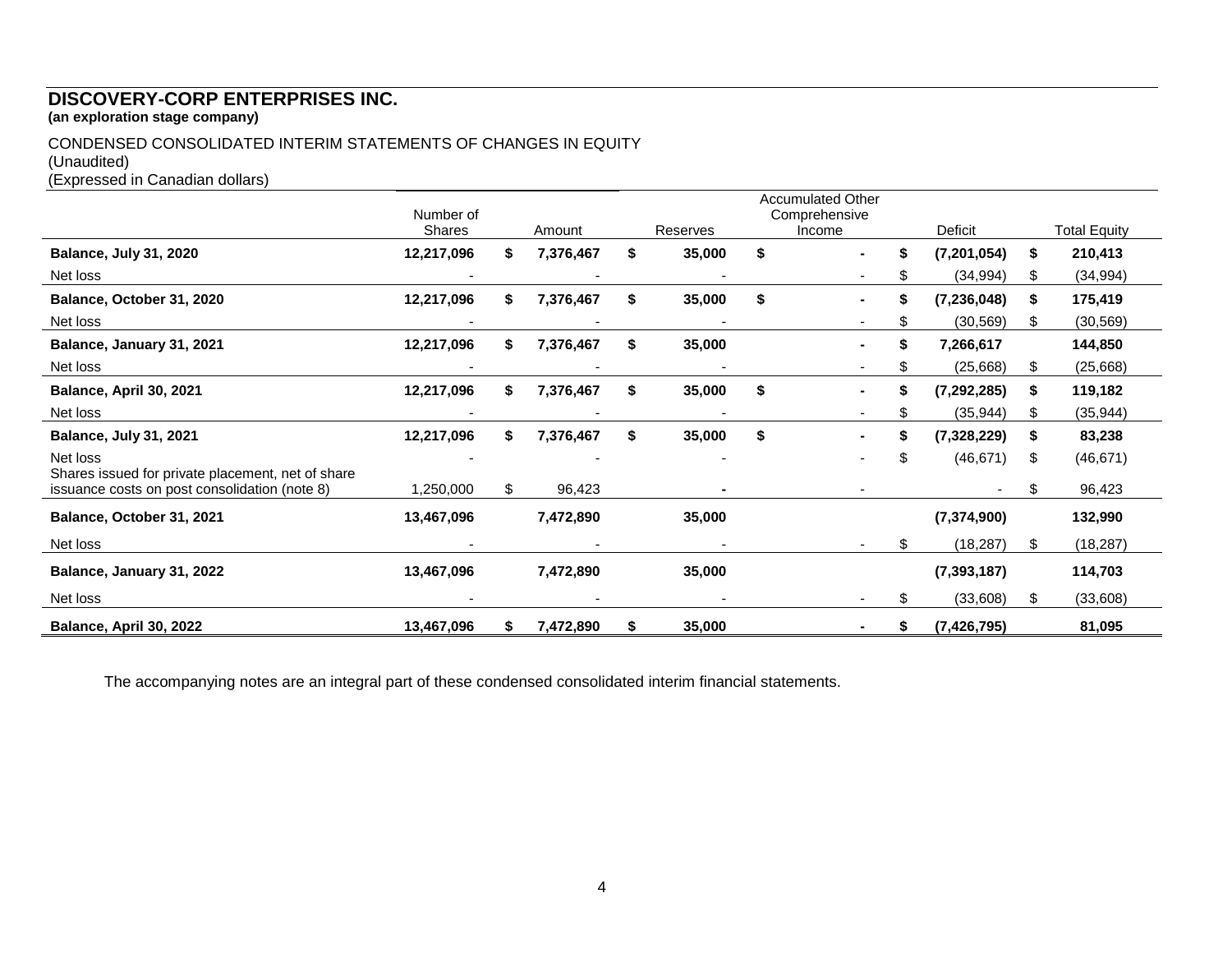## CONDENSED CONSOLIDATED INTERIM STATEMENTS OF CASH FLOWS (Unaudited) (Expressed in Canadian dollars)

|                   |                                             | <b>Notes</b> | <b>Three Months</b><br><b>Ended April</b><br>30, 2022 | Nine Months<br><b>Ended April</b><br>30, 2022 | <b>Ended April</b><br>30, 2021 | <b>Three Months</b> | Nine Months<br><b>Ended April</b><br>30, 2021 |
|-------------------|---------------------------------------------|--------------|-------------------------------------------------------|-----------------------------------------------|--------------------------------|---------------------|-----------------------------------------------|
|                   | <b>Operating Activities</b>                 |              |                                                       |                                               |                                |                     |                                               |
|                   | Net loss for the period                     |              | \$<br>(33,608)                                        | \$<br>(98, 566)                               | \$                             | (25,668)            | \$<br>(91, 231)                               |
|                   | Adjustment for non-cash items               |              |                                                       |                                               |                                |                     |                                               |
|                   | Share-based payment                         | 8            |                                                       |                                               |                                |                     |                                               |
|                   |                                             |              | (33,608)                                              | (98, 566)                                     |                                | (25, 668)           | (91, 231)                                     |
|                   | Changes in non-cash working capital items   |              |                                                       |                                               |                                |                     |                                               |
|                   | Accounts receivable                         |              | 233                                                   | (370)                                         |                                | 3,494               | (199)                                         |
|                   | Accounts payable and accrued liabilities    |              | (26, 646)                                             | (4,399)                                       |                                | 4,572               | (3,948)                                       |
|                   | Cash used in operating activities           |              | (60, 021)                                             | (103, 335)                                    |                                | (17,602)            | (95, 378)                                     |
|                   | Proceeds from sale of marketable securities | 13           |                                                       |                                               |                                |                     |                                               |
|                   | Cash provided by investing activities       |              |                                                       |                                               |                                |                     |                                               |
|                   | Private placement, net of costs             | 8            | $\blacksquare$                                        | 96,423                                        |                                | $\blacksquare$      |                                               |
|                   | Exercise of options, net of costs           |              |                                                       |                                               |                                |                     |                                               |
|                   | Cash provided by financing activities       |              |                                                       | $\blacksquare$                                |                                |                     |                                               |
|                   | Increase (Decrease) in cash                 |              | (60, 021)                                             | (6, 912)                                      |                                | (17,602)            | (95, 378)                                     |
|                   | Cash, beginning of period                   |              | 118,304                                               | 65,195                                        |                                | 112,554             | 190,330                                       |
|                   | Cash, end of period                         |              | \$<br>58,283                                          | \$<br>58,283                                  | \$                             | 94,952              | \$<br>94,952                                  |
| Interest<br>Taxes | Supplemental cash flow information          |              |                                                       |                                               |                                |                     |                                               |

The accompanying notes are an integral part of these consolidated financial statements.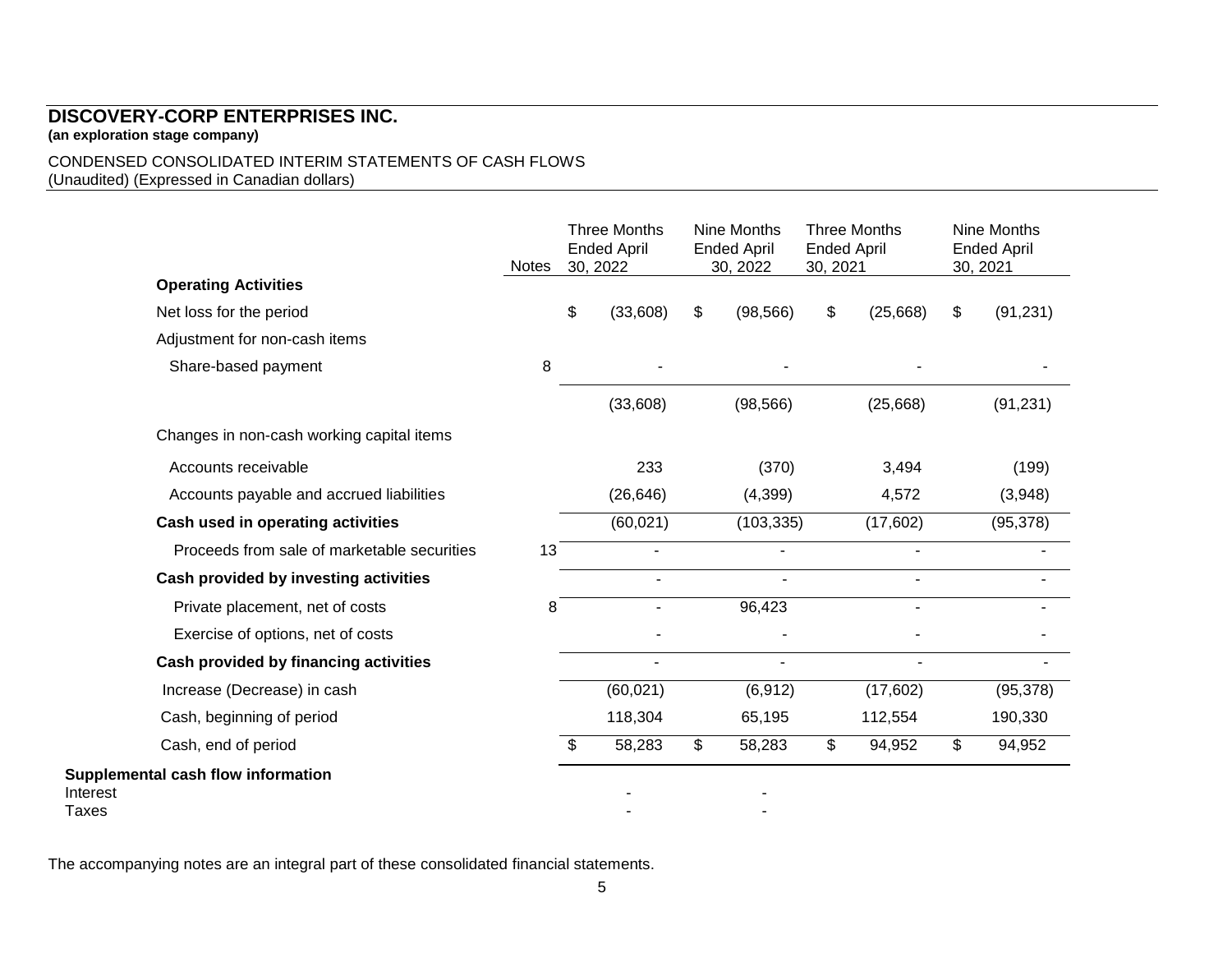NOTES TO THE CONDENSED CONSOLIDATED INTERIM FINANCIAL STATEMENTS For the three month period ended April 30, 2022 and 2021 (Unaudited) (Expressed in Canadian dollars)

## **NOTE 1 – NATURE AND CONTINUANCE OF OPERATIONS**

Discovery-Corp Enterprises Inc. (the "Company") was incorporated under the laws of British Columbia on May 6, 1986, and maintains its head office at 125A – 1030 Denman Street, Vancouver, British Columbia, Canada, V6B 5A1. The Company's registered and records office is at 700 - 401 West Georgia Street, Vancouver, British Columbia, Canada, V6B 5A1. The Company is an exploration stage company engaged in exploration for base and precious metals.

These condensed consolidated interim financial statements have been prepared on a going concern basis, which presumes the Company will realize its assets and discharge its liabilities in the normal course of business for the foreseeable future. Several adverse conditions cast significant doubt on the validity of this assumption. The Company has incurred significant losses since inception and as at April 30, 2022, has an accumulated deficit of \$7,426,795 (2021 - \$7,292,285).

The recoverability of amounts shown for resource property interests and the Company's continued viability is dependent upon the discovery of economically recoverable reserves, the ability of the Company to obtain necessary financing to complete their development, and upon future profitable production or proceeds from the disposition of its interests. There are no assurances that the Company will be successful in achieving these goals. These condensed consolidated interim financial statements do not include any adjustments to the amounts and classifications of assets and liabilities that might be necessary should the Company be unable to continue as a going concern. Such adjustments could be material. The Company's ability to continue as a going concern is dependent upon its ability to secure additional financing on a timely basis and achieve sufficient positive cash flows from operating activities to cover obligations and expenses. Management may actively seek additional financing opportunities through the issuance of equity as the need for capital arises. There can be no assurance that management's plans will be successful.

## **NOTE 2 – STATEMENT OF COMPLIANCE**

These condensed consolidated interim financial statements, including comparatives, have been prepared using accounting policies consistent with International Financial Reporting Standards ("IFRS") and in accordance and compliance with International Accounting Standard ('IAS") 34 Interim Financial Reporting.

These unaudited condensed consolidated interim financial statements, including comparatives, of the Company have been prepared in accordance with International Financial Reporting Standards ("IFRS"), as issued by the International Accounting Standards Board ("IASB"), and should be read in conjunction with annual audited statements. The preparation of condensed consolidated interim financial statements in compliance with IFRS requires management to make certain critical accounting estimates. It also requires management to exercise judgment in applying the Company's accounting policies. The areas involving a higher degree of judgment of complexity, or areas where assumptions and estimates are significant to the condensed consolidated interim financial statements are disclosed in Note 3. The accounting standards set out in Note 3 have been applied consistently to all periods presented.

#### **Approval of the Condensed Consolidated Interim Financial Statements**

These condensed consolidated interim financial statements were reviewed by the Audit Committee and approved and authorized for issue by the Board of Directors on June 14, 2022.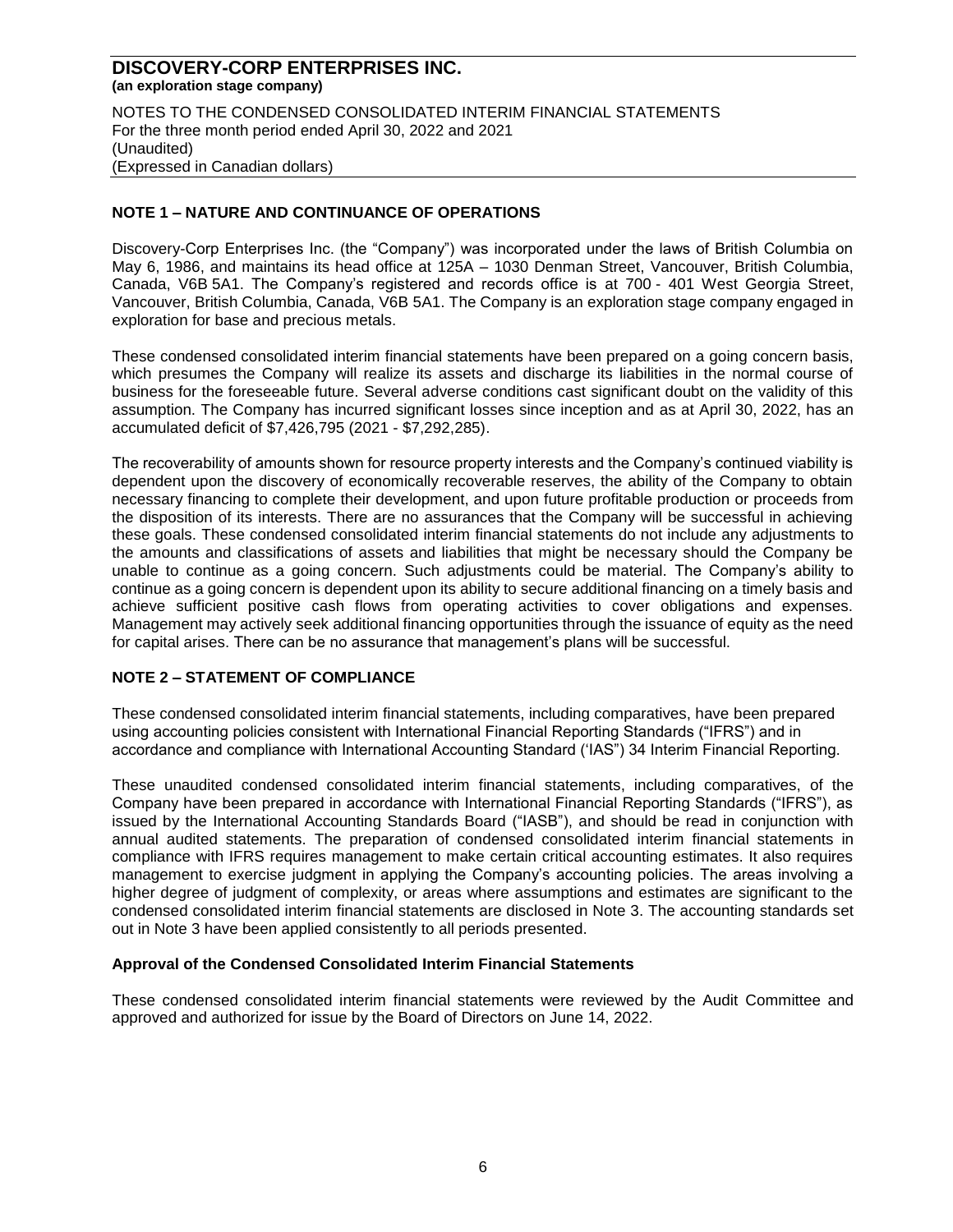NOTES TO THE CONDENSED CONSOLIDATED INTERIM FINANCIAL STATEMENTS For the three month period ended April 30, 2022 and 2021 (Unaudited) (Expressed in Canadian dollars)

## **NOTE 3 – SUMMARY OF SIGNIFICANT ACCOUNTING POLICIES**

These condensed consolidated interim financial statements have been prepared under the historical cost convention, except for certain financial instruments measured at fair value. In addition, these condensed consolidated interim financial statements have been prepared using the accrual basis of accounting, except for cash flow information. Amounts are stated in Canadian dollars, which is the functional and reporting currency for the Company and its subsidiary. The following reflects the significant accounting policies:

#### (a) Principles of Consolidation

The condensed consolidated interim financial statements include the accounts of the Company and its wholly owned subsidiary, Prebble Resources USA, Inc. (a Nevada corporation). A subsidiary is an entity in which the Company has control, where control requires exposure or rights to variable returns and the ability to affect those returns through power over the investee. All intercompany balances and transactions have been eliminated upon consolidation.

(b) Interest Income

Interest income derived from cash is recognized on an accrual basis as earned at the stated rate of interest.

(c) Exploration and Evaluation

The Company is in the exploration stage and capitalizes all acquisition costs related to its resource property interests until such time as the properties are put into commercial production, sold or abandoned. The Company expenses all exploration expenditures in the period incurred. Amounts shown as resource property interests represent acquisition costs incurred to date less amounts amortized and/or written off, and do not necessarily represent present or future values. If a property is put into commercial production, the acquisition costs relating to that property will be depleted based upon the proven reserves available.

From time to time, the Company may acquire or dispose of a resource property pursuant to the terms of an option agreement. As the options are exercisable entirely at the discretion of the optionee, the amounts payable or receivable are not recorded. Option payments are recorded as property costs or recoveries when the payments are made or received. When the amount of recoveries exceeds the total amount of capitalized costs of the property, the amount in excess of costs is recorded in income.

(d) Mining Exploration Tax Credit

The Company recognizes mining exploration tax recoveries in the period in which the related recoveries are received. The amount recoverable is subject to review and approval by the taxation authorities.

(e) Provisions for Environmental Rehabilitation

The Company records a liability based on the best estimate of costs for site closure and reclamation activities that the Company is legally or constructively required to remediate. The liability is recognized at the time environmental disturbance occurs and the resulting costs are capitalized to the corresponding asset. The provision for closure and reclamation liabilities is estimated using expected cash flows based on engineering and environmental reports prepared by third-party industry specialists and discounted at a pre-tax rate specific to the liability. The capitalized amount is depreciated on the same basis as the related asset. The liability is adjusted for the accretion of the discounted obligation and any changes in the amount or timing of the underlying future cash flows. Significant judgments and estimates are involved in forming expectations of the amounts and timing of future closure and reclamation cash flows.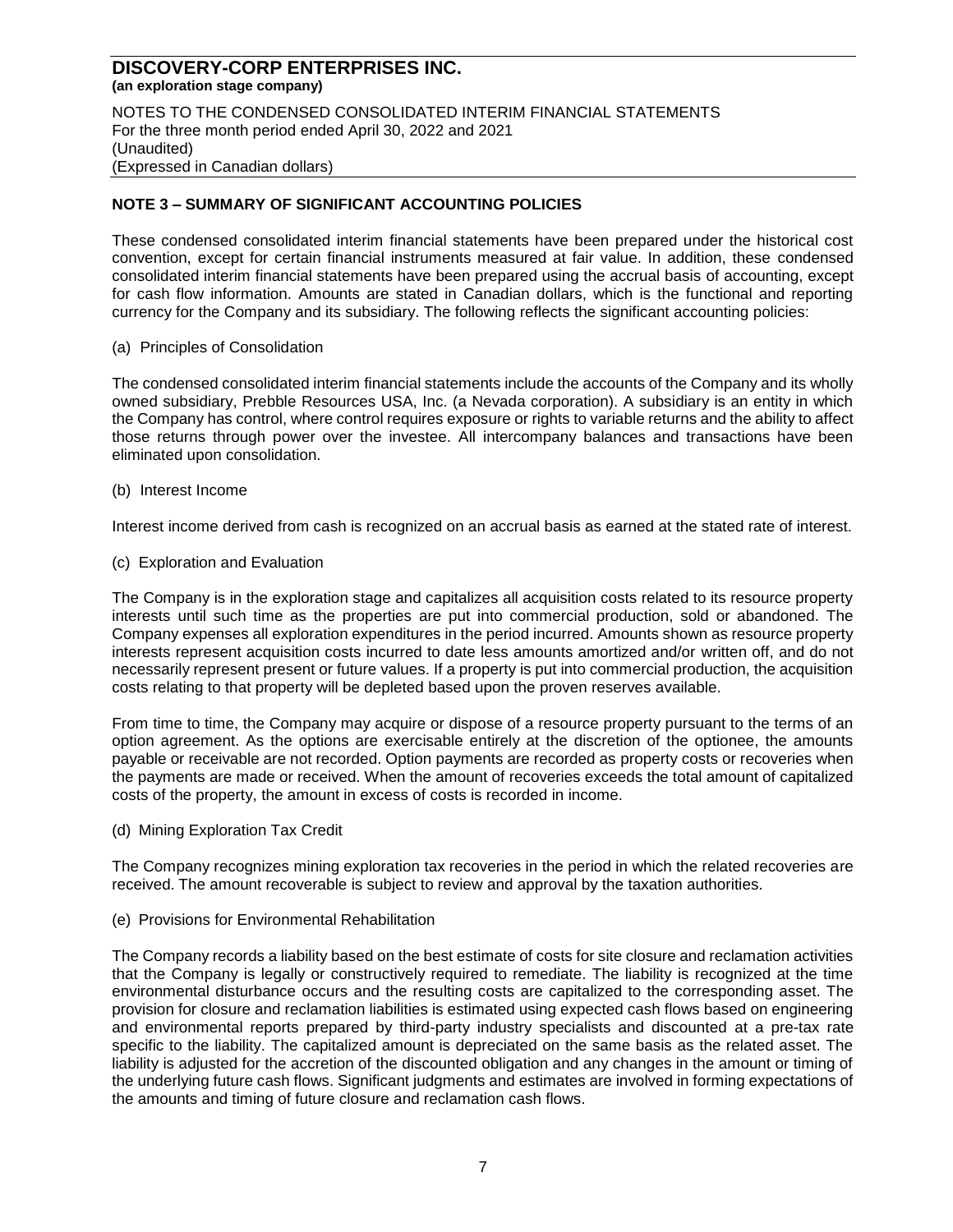NOTES TO THE CONDENSED CONSOLIDATED INTERIM FINANCIAL STATEMENTS For the three month period ended April 30, 2022 and 2021 (Unaudited) (Expressed in Canadian dollars)

## **NOTE 3 – SUMMARY OF SIGNIFICANT ACCOUNTING POLICIES** (continued)

(e) Provisions for Environmental Rehabilitation (continued)

Additional disturbances and changes in closure and reclamation estimates are accounted for as incurred with a change in the corresponding capitalized cost. Costs of rehabilitation projects for which a provision has been recorded are recorded directly against the provision as incurred, most of which are incurred at the end of the life of the mine.

#### (f) Share-based Payments

The Company has a stock option plan that is described in Note 8(c). The Company may grant share options to acquire common shares of the Company to directors, officers, employees and consultants. The fair value of share-based payments to employees is measured at grant date using the Black-Scholes option pricing model, and is recognized over the vesting period using the graded method. Fair value of share-based payments to non-employees is recognized and measured at the date the goods or services are received based on the fair value of such goods or services. If it is determined that the fair value of goods and services received cannot be reliably measured the share-based payment is measured at the fair value of the equity instruments issued using the Black-Scholes option pricing model. Upon option expiry, related amounts are transferred from reserves to deficit.

For both employees and non-employees, the fair value of share-based payments is recognized as an expense with a corresponding increase in reserves. The amount recognized as expense is adjusted to reflect the number of share options expected to vest. Consideration received on the exercise of stock options is recorded in share capital and the related share-based payment in reserves is transferred to share capital.

(g) Common Shares

Instruments issued by the Company are classified as equity only to the extent that they do not meet the definition of a financial liability or financial asset. The Company's common shares are classified as equity instruments.

Incremental costs directly attributable to the issue of new shares are shown in equity as a deduction, net of tax, from the proceeds.

(h) Equity Units

Proceeds received on the issuance of units, consisting of common shares and warrants, are allocated to common shares and warrants on a residual value basis. The value allocated to the common shares is based on the market price of the shares and the residual, if any, is allocated to the warrants. Consideration received for the exercise of warrants is recorded in share capital and the related amount recognized in warrant reserve is transferred to share capital.

#### (i) Earnings (Loss) per Share

Basic earnings (loss) per share is calculated using the weighted average number of common shares outstanding during the year. The Company uses the treasury stock method to compute the dilutive effect of options, warrants and similar instruments. Under this method the dilutive effect on earnings per share is calculated presuming the exercise of outstanding options, warrants and similar instruments. It assumes that the proceeds of such exercise would be used to repurchase common shares at the average market price during the year. However, the calculation of diluted loss per share excludes the effects of various conversions and exercise of options and warrants that would be anti-dilutive. Shares held in escrow, other than where their release is subject to the passage of time, are not included in the calculation of the weighted average number of common shares outstanding.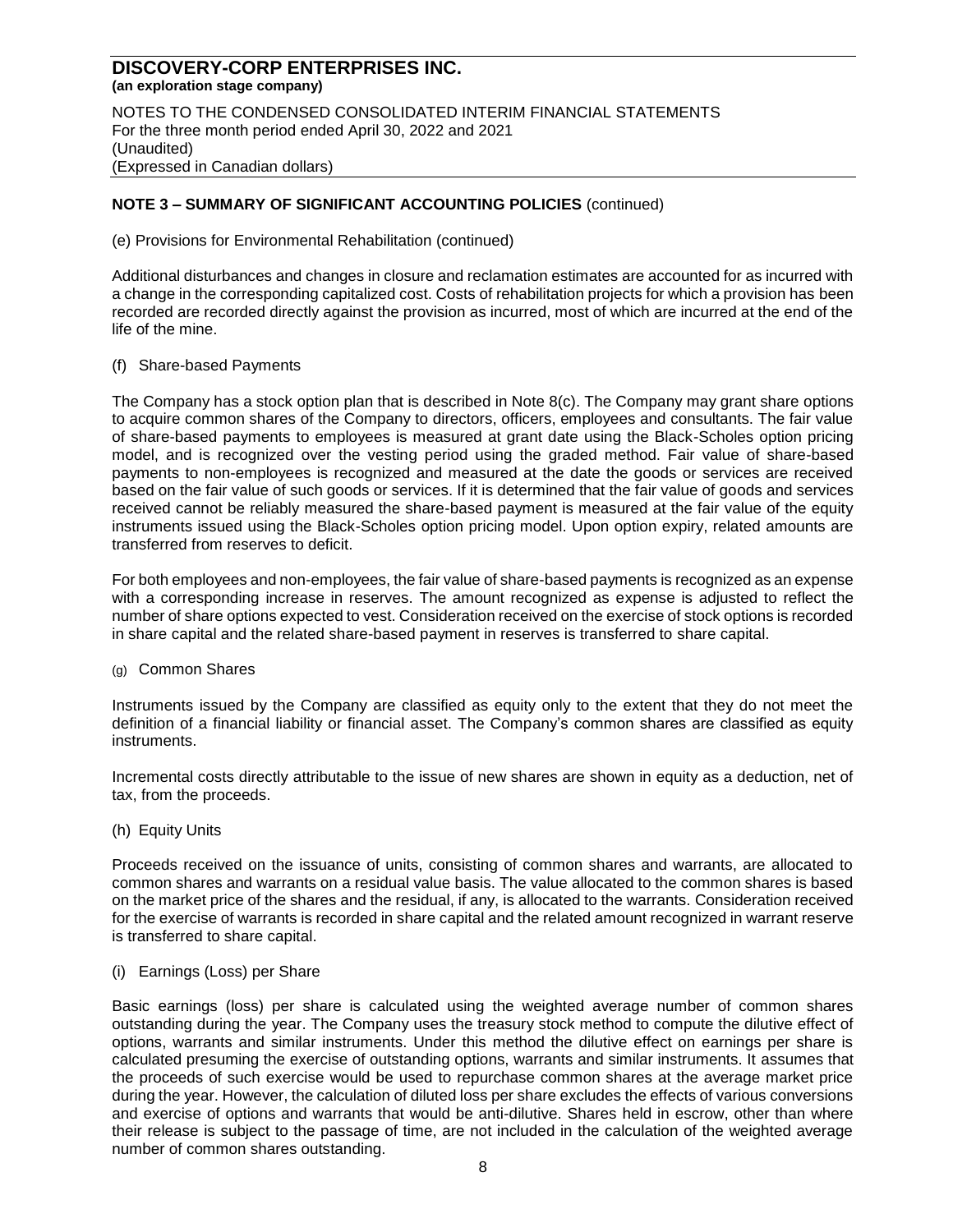NOTES TO THE CONDENSED CONSOLIDATED INTERIM FINANCIAL STATEMENTS For the three month period ended April 30, 2022 and 2021 (Unaudited) (Expressed in Canadian dollars)

#### **NOTE 3 – SUMMARY OF SIGNIFICANT ACCOUNTING POLICIES** (continued)

(j) Impairment of Non-current Assets

Impairment tests on intangible assets with indefinite useful economic lives are undertaken annually. Other non-financial assets, including resource property interests, are subject to impairment tests whenever events or changes in circumstances indicate that their carrying amount may not be recoverable. Where the carrying value of an asset exceeds its recoverable amount, which is the higher of value in use and fair value less costs to sell, the asset is written down accordingly.

Where it is not possible to estimate the recoverable amount of an individual asset, the impairment test is carried out on the asset's cash-generating unit, which is the lowest group of assets in which the asset belongs for which there are separately identifiable cash inflows that are largely independent of the cash inflows from other assets.

An impairment loss is charged to net loss, except to the extent they reverse gains previously recognized in other comprehensive income (loss).

(k) Income Taxes

Income tax expense comprises current and deferred tax. Income tax expense is recognized in net loss, except to the extent that if the income tax expense related to items recognized directly in equity, the income tax expense would also be recognized in equity.

Current tax is the expected tax payable on the taxable income for the period, using tax rates enacted or substantively enacted at the reporting date, and any adjustment to tax payable in respect of previous years.

Deferred tax is recognized using the statement of financial position liability method. Under this method, deferred tax assets and liabilities and the related deferred income tax expense or recovery are recognized for deferred tax consequences attributable to differences between the carrying amounts of assets and liabilities for financial reporting purposes and the amounts used for taxation purposes. Deferred tax is measured at the tax rates that are expected to be applied to temporary differences when they reverse, based on the laws that have been enacted or substantively enacted by the reporting date.

Deferred tax assets and liabilities are offset if there is a legally enforceable right to offset, and they relate to income taxes levied by the same tax authority on the same taxable entity, or on different entities, but they intend to settle current liabilities and assets on a net basis or their tax assets and liabilities will be realized simultaneously.

A deferred tax asset is recognized to the extent that it is probable that future taxable profits will be available against which the temporary difference can be utilized. Deferred tax assets are reviewed at each reporting date and are reduced to the extent that it is no longer probable that the related tax benefit will be realized.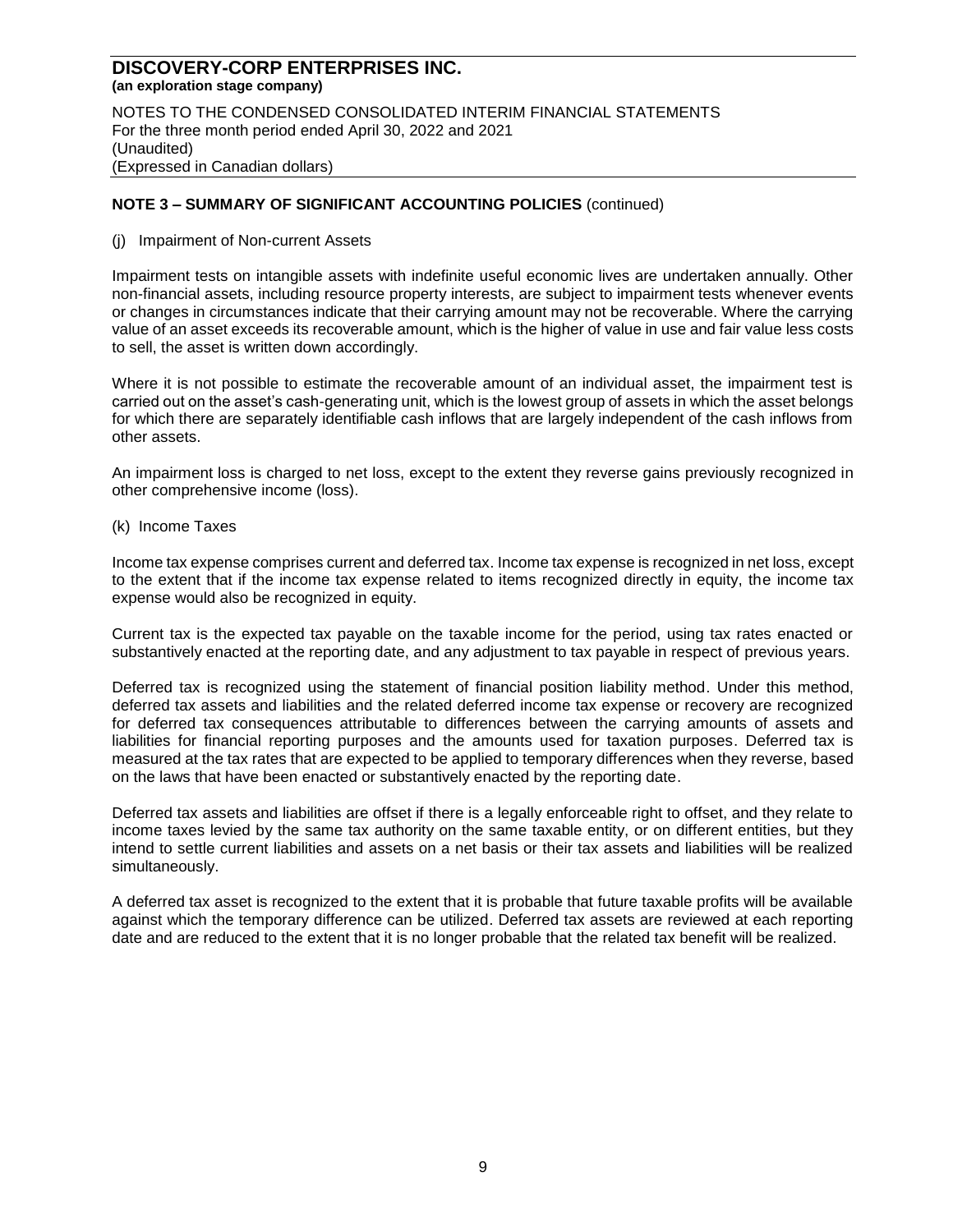NOTES TO THE CONDENSED CONSOLIDATED INTERIM FINANCIAL STATEMENTS For the three month period ended April 30, 2022 and 2021 (Unaudited) (Expressed in Canadian dollars)

## **NOTE 3 – SUMMARY OF SIGNIFICANT ACCOUNTING POLICIES** (continued)

- (l) Financial Instruments
	- i) Financial Assets

The Company recognizes a financial asset when it becomes a party to the contractual provisions of the instrument. The Company classifies financial assets at initial recognition as financial assets: measured at amortized cost, measured at fair value through other comprehensive income or measured at fair value through profit or loss.

#### *Financial assets measured at amortized costs*

A financial asset that meets both of the following conditions is classified as a financial asset measured at amortized cost.

- The Company's business model for such financial assets is to hold the assets in order to collect contractual cash flows.
- The contractual terms of the financial asset give rise on specified dates to cash flows that are solely payments of principal and interest on the amount outstanding.

A financial asset measured at amortized cost is initially recognized at fair value plus transaction costs directly attributable to the asset. After initial recognition, the carrying amount of the financial asset measured at amortized cost is determined using the effective interest method, net of impairment loss, if necessary.

#### *Financial assets measured at fair value through other comprehensive income ("FVTOCI")*

A financial asset measured at fair value through other comprehensive income is recognized initially at fair value plus transaction cost directly attributable to the asset. After initial recognition, the asset is measured at fair value with changes in fair value included as "financial asset at fair value through other comprehensive income" in other comprehensive income.

#### *Financial assets measured at fair value through profit or loss ("FVTPL")*

A financial asset measured at fair value through profit or loss is recognized initially at fair value with any associated transaction costs being recognized in profit or loss when incurred. Subsequently, the financial asset is re-measured at fair value, and a gain or loss is recognized in profit or loss in the reporting period in which it arises.

The Company derecognizes a financial asset if the contractual rights to the cash flows from the asset expire, or the Company transfers substantially all the risks and rewards of ownership of the financial asset. Any interests in transferred financial assets that are created or retained by the Company are recognized as a separate asset or liability. Gains and losses on derecognition are generally recognized in profit or loss. However, gains and losses on derecognition of financial assets classified as FVTOCI remain within accumulated other comprehensive income (loss). The Company's cash and reclamation bonds are classified as FVTPL.

i) Financial Liabilities

Financial liabilities are recognized when the Company becomes a party to the contractual provisions of the financial instrument. A financial liability is derecognized when it is extinguished, discharged, cancelled or when it expires. Financial liabilities are classified as either financial liabilities at fair value through profit or loss or financial liabilities subsequently measured at amortized cost. All interest-related charges are reported in profit or loss within interest expense, if applicable. The Company's financial liabilities include accounts payable and accrued liabilities and classified as financial liabilities subsequently measured at amortized cost.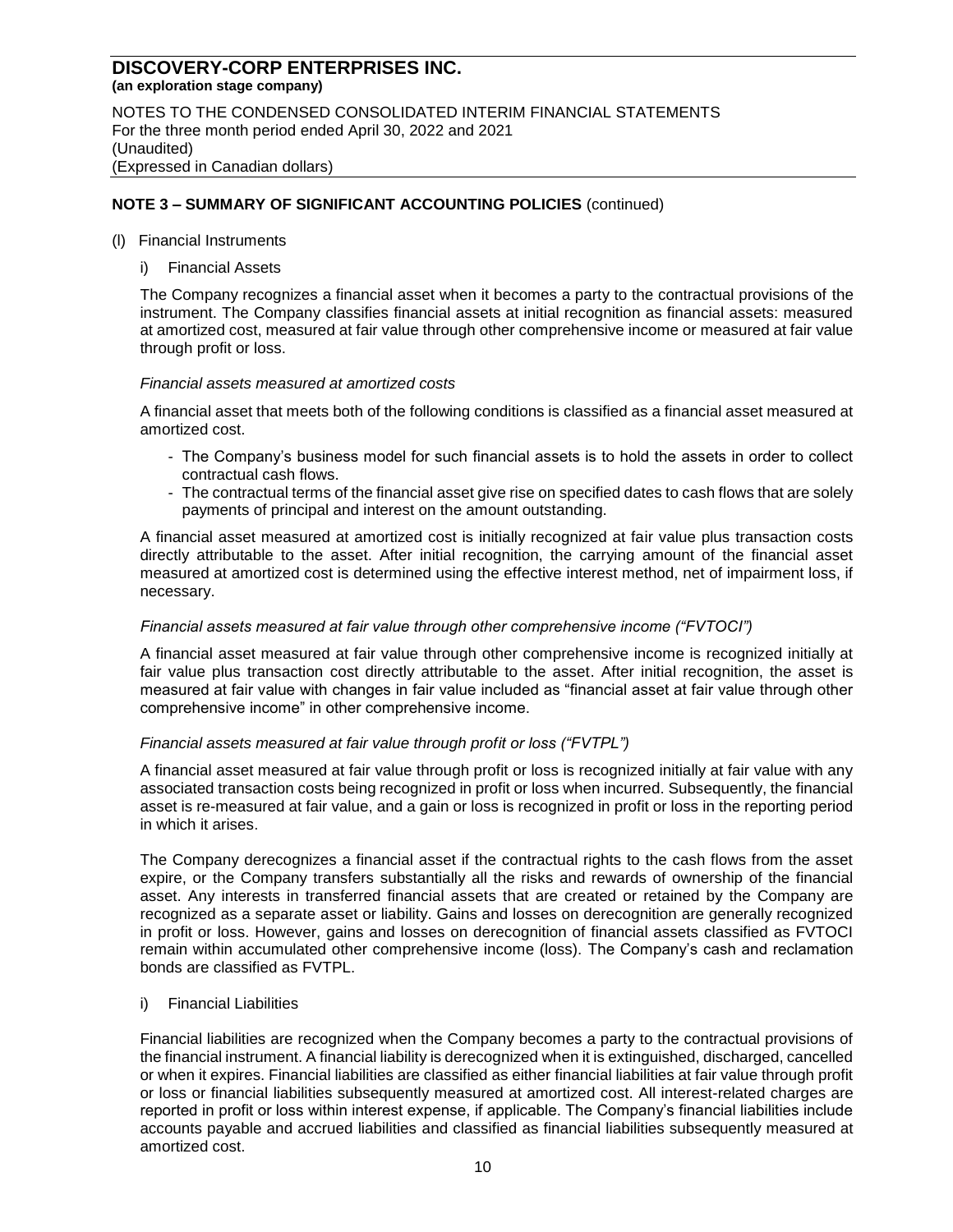NOTES TO THE CONDENSED CONSOLIDATED INTERIM FINANCIAL STATEMENTS For the three month period ended April 30, 2022 and 2021 (Unaudited) (Expressed in Canadian dollars)

## **NOTE 3 – SUMMARY OF SIGNIFICANT ACCOUNTING POLICIES** (continued)

- (l) Financial Instruments (continued)
	- ii) Fair Value Hierarchy

The Company provides information about its financial instruments measured at fair value at one of three levels according to the relative reliability of the inputs used to estimate the fair value:

- Level 1 quoted prices (unadjusted) in active markets for identical assets or liabilities;
- Level 2 inputs other than quoted prices included in Level 1 that are observable for the asset or liability, either directly (i.e., as prices) or indirectly (i.e., derived from prices); and
- Level 3 inputs for the asset or liability that are not based on observable market data (unobservable inputs).

Cash, reclamation bonds, accounts payables and accrued liabilities are recorded at their carrying amounts and approximate their fair values due to their short-term nature.

(m) Significant Accounting Estimates and Judgments

The preparation of these condensed consolidated interim financial statements requires management to make estimates and assumptions that affect the reported amounts of assets and liabilities at the date of the condensed consolidated interim financial statements and reported amounts of expenses during the reporting period. Actual outcomes could differ from these estimates, which, by their nature, are uncertain. The impacts of such estimates are pervasive throughout the condensed consolidated interim financial statements and may require accounting adjustments based on future occurrences. Revisions to accounting estimates are recognized in the period in which the estimate is revised and may affect both the period of revision and future periods.

Significant assumptions about the future and other sources of estimation uncertainty that management has made that could result in a material adjustment to the carrying amounts of assets and liabilities in the event that actual results differ from assumptions made, relate to, but are not limited to, the following:

#### *Critical accounting estimates*

Critical accounting estimates are estimates and assumptions made by management that may result in a material adjustment to the carrying amount of assets and liabilities within the next financial year and include, but are not limited to, the following:

#### Recovery of deferred tax assets

The Company estimates the expected manner and timing of the realization or settlement of the carrying value of its assets and liabilities and applies the tax rates that are enacted or substantively enacted on the estimated dates of realization or settlement. In assessing the probability of realizing income tax assets, management makes estimates related to expectations of future taxable income, applicable tax opportunities, expected timing of reversals of existing temporary differences and the likelihood that tax positions taken will be sustained upon examination by applicable tax authorities.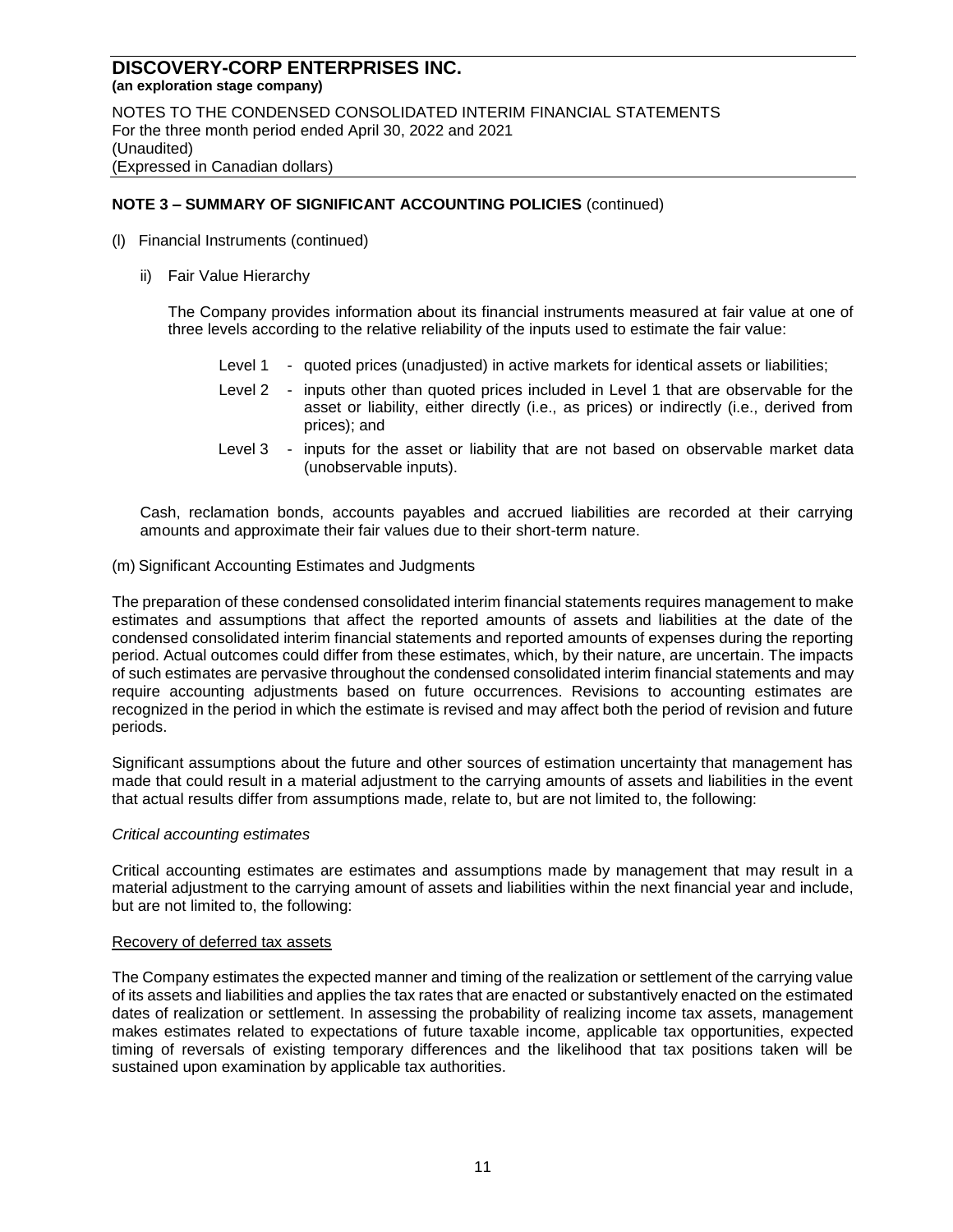NOTES TO THE CONDENSED CONSOLIDATED INTERIM FINANCIAL STATEMENTS For the three month period ended April 30, 2022 and 2021 (Unaudited) (Expressed in Canadian dollars)

## **NOTE 3 – SUMMARY OF SIGNIFICANT ACCOUNTING POLICIES** (continued)

(m) Significant Accounting Estimates and Judgements (continued)

#### *Critical accounting judgments*

Information about critical judgments in applying accounting policies that have the most significant effect on the amounts recognized in the condensed consolidated interim financial statements include, but are not limited to, the following:

#### Exploration and evaluation assets

Management is required to make judgments on the status of each mineral property and the future plans with respect to finding commercial reserves. Resource exploration and development is highly speculative and involves inherent risks. While the rewards if an ore body is discovered can be substantial, few properties that are explored are ultimately developed into producing mines. Where the asset does not generate cash flows that are independent from other assets, the Company estimates the recoverable amount of the cashgenerating unit to which the asset belongs. Estimates and assumptions made in the realization of the Company's investment in mineral property interests may change if new information becomes available. New information may become available during the use of these assets that causes the Company to adjust its estimates.

Cash-generating units ("CGUs") are evaluated at each reporting date to determine whether there are any indications of impairment. The Company considers both internal and external sources of information when making the assessment of whether there are indications of impairment for the Company's mineral properties.

In respect of costs incurred for its mineral properties, management has determined that exploratory drilling, evaluation, and related costs incurred, which have been capitalized, continue to be appropriately recorded on the consolidated statements of financial position at its carrying value as management has determined there are no indicators of impairment for its mineral properties as at April 30, 2022 and July 31, 2021 and July 31, 2020.

#### Going concern

The assessment of whether the going concern assumption is appropriate requires management to take into account all available information about the future, which is at least, but not limited to, 12 months from the end of the reporting period. Management assesses the amount of cash on hand at each reporting date to determine whether the Company pursues any exploration programs or adjusts management salaries and other expenses in the following year. Management ensures that the Company has enough cash to cover the operating expenses.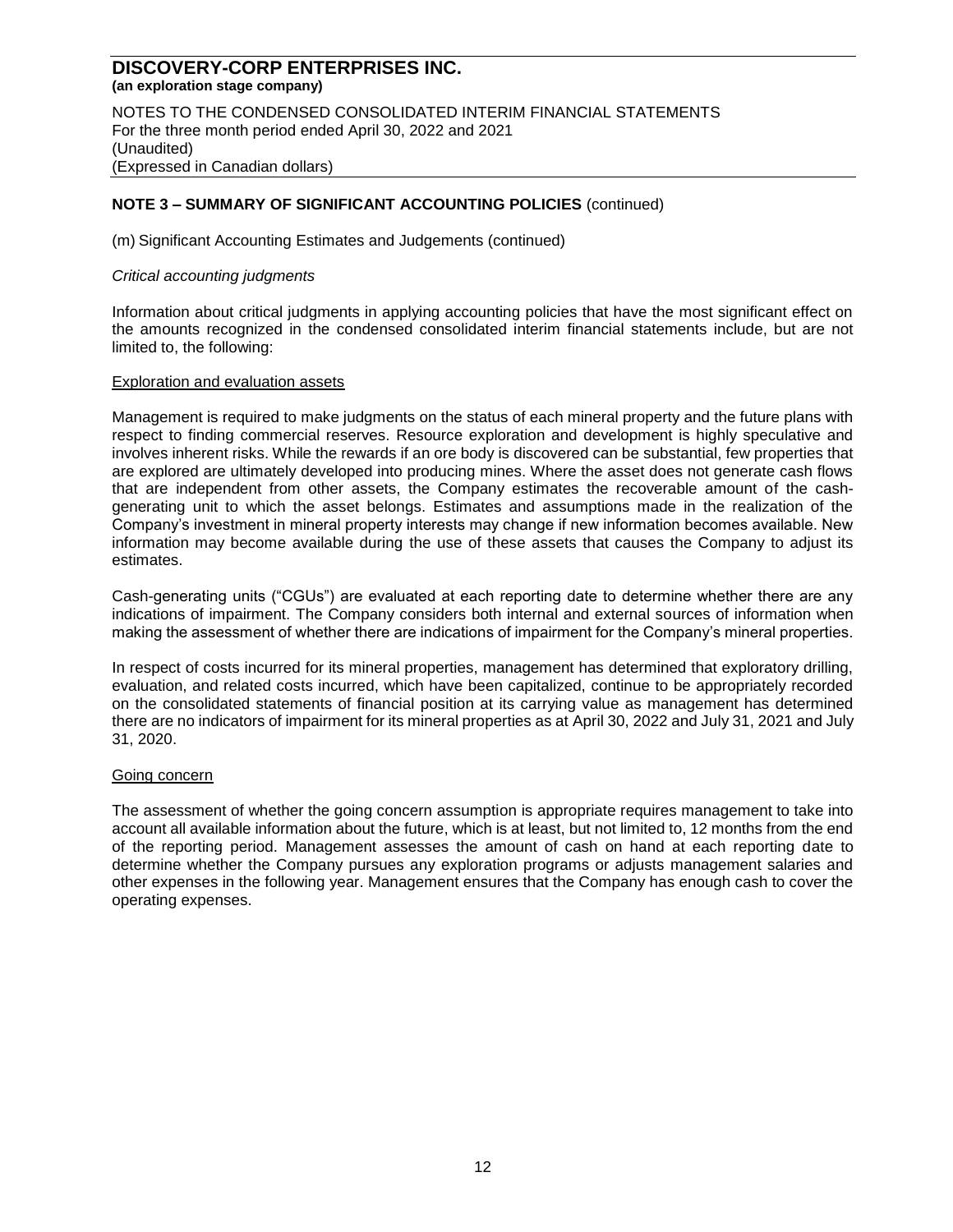NOTES TO THE CONDENSED CONSOLIDATED INTERIM FINANCIAL STATEMENTS For the three month period ended April 30, 2022 and 2021 (Unaudited) (Expressed in Canadian dollars)

## **NOTE 4 – RISK MANAGEMENT**

(a) Credit Risk

Credit risk is the risk of financial loss to the Company if a customer or counter party to a financial instrument fails to meet its contractual obligations. The Company is exposed to credit risk with respect to its cash and reclamation bonds. The Company limits exposure to credit risk by maintaining its cash and reclamation bonds with major financial institutions.

(b) Liquidity Risk

Liquidity risk is the risk that the Company will encounter difficulty in satisfying financial obligations as they become due. The Company's approach to managing liquidity risk is to provide reasonable assurance that it will have sufficient funds to meet liabilities when due. The Company manages its liquidity risk by forecasting cash flows required for operations and anticipated investing and financing activities.

At April 30, 2022, the Company had cash of \$58,283 (2021 - \$94,952) available to apply against short-term business requirements and current liabilities of \$7,683 (2021 - \$6,733). All of the Company's financial liabilities have contractual maturities of less than 30 days and are subject to normal trade terms.

(c) Market Risk

Market risk is the risk that the fair value or future cash flows from the Company's financial instruments will fluctuate due to changes in market prices. Market risk comprises three types of risk: interest rate risk, foreign currency risk and other price risk. The objective of market risk management is to manage and control risk exposure within acceptable parameters, while optimizing the return. The Company is not exposed to significant market risk. The Company's exposure to and management of credit risk, liquidity risk and market risk related to financial instruments above have not changed materially since July 31, 2021.

## **NOTE 5 – CAPITAL MANAGEMENT**

The Company's objective when managing capital is to safeguard the Company's ability to continue as a going concern in order to pursue the development of its resource property interests. In the management of capital, the Company includes the components of equity as capital. The Company manages the capital structure and makes adjustments to it in light of changes in economic conditions and the risk characteristics of the underlying assets. To maintain or adjust the capital structure, the Company may attempt to issue new shares, option its resource property interests for cash and/or expenditures or dispose of assets. In order to facilitate the management of its capital requirements, the Company prepares annual expenditure budgets that are updated as necessary.

The Board of Directors does not establish a quantitative return on capital criteria for management, but rather relies on the expertise of the Company's management to sustain future development of the business. The Company has not changed its capital risk management strategy since the year ended July 31, 2021 and is not subject to externally imposed capital requirements.

## **NOTE 6 – RECLAMATION BONDS**

The reclamation bonds are comprised of a \$1,000 (2021 - \$1,000) cash deposit plus term deposits held in a financial institution as security for reclamation obligations pursuant to the *Mines Act* and *Health, Safety and Reclamation Code for Mines* in British Columbia. The \$2,000 (2021 - \$2,000) term deposit bears interest at .05% per annum and matures September 20, 2022. The \$5,000 (2021 - \$5,000) term deposit bears interest at prime minus 2.4% and matures January 19, 2023. The deposits are renewed annually.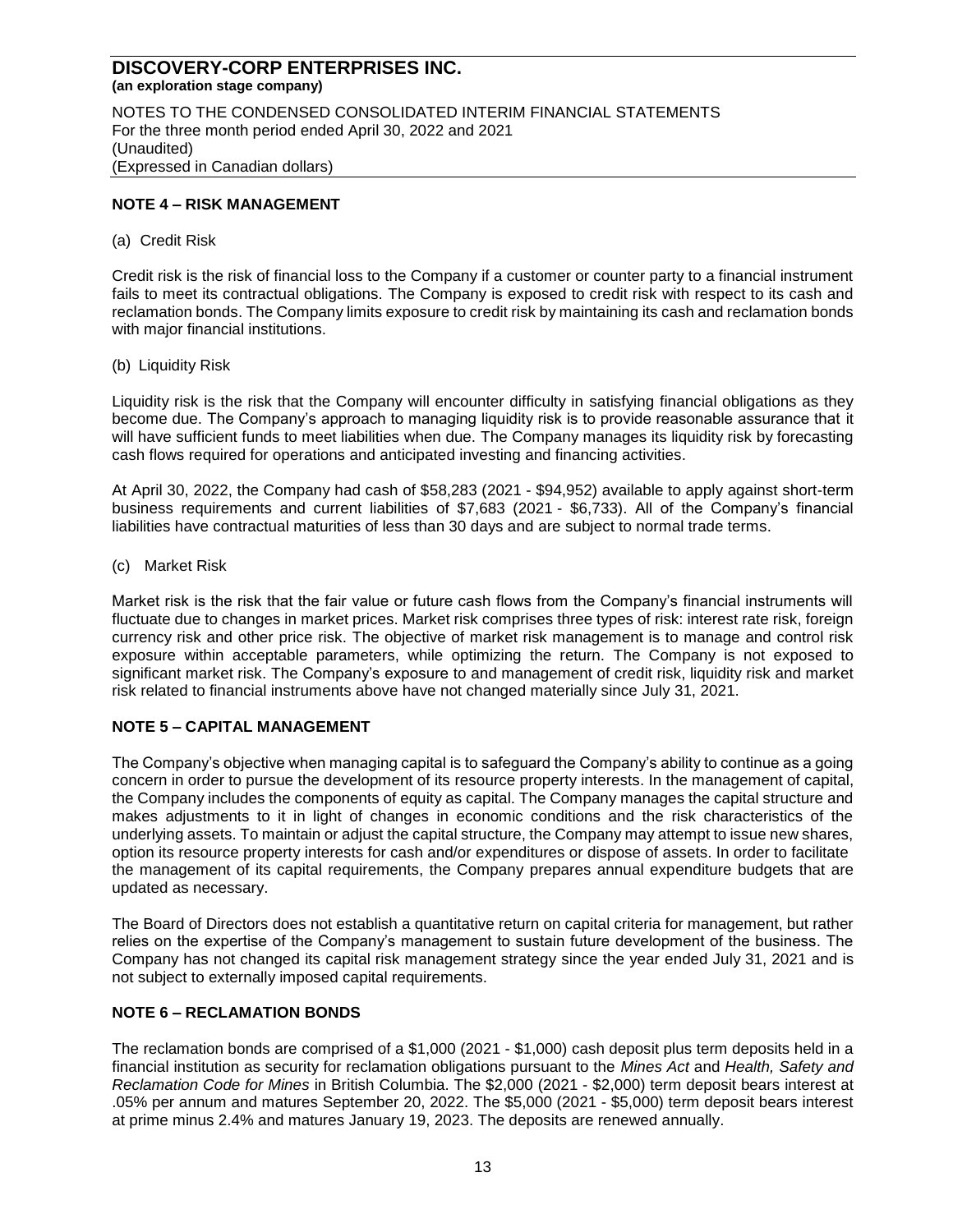NOTES TO THE CONDENSED CONSOLIDATED INTERIM FINANCIAL STATEMENTS For the three month period ended April 30, 2022 and 2021 (Unaudited) (Expressed in Canadian dollars)

#### **NOTE 7 – RESOURCE PROPERTY INTERESTS**

|                                           | April 30, 2022 | July 31, 2021 |
|-------------------------------------------|----------------|---------------|
| Galaxy Property, British Columbia, Canada | \$20.916       | \$20.916      |

#### **Galaxy Property, British Columbia, Canada**

The Company holds an undivided 100% interest in seven mineral claims and two Crown-granted mineral claims in the Kamloops Mining Division of British Columbia, Canada, known as the Galaxy Property.

#### **Rock Creek, Nevada, USA**

The Company holds a 50% interest in the Rock Creek property. The Company has written off the property for accounting purposes in 2006, but retains its interest for viable projects in the future.

#### **Environmental**

The Company is subject to the laws and regulations relating to environmental matters in all jurisdictions in which it operates, including provisions relating to property reclamation, discharge of hazardous material and other matters. The Company may also be held liable should environmental problems be discovered that were caused by former owners and operators of its properties and properties in which it has previously had an interest. The Company conducts its mineral exploration activities in compliance with applicable environmental protection legislation. The Company is not aware of any existing environmental problems related to any of its current or former properties that may result in material liability to the Company.

Environmental legislation is becoming increasingly stringent and costs and expenses of regulatory compliance are increasing. The impact of new and future environmental legislation on the Company's operations may cause additional expenses and restrictions. If the restrictions adversely affect the scope of exploration and development on the resource properties, the potential for production on the property may be diminished or negated.

#### **Title**

Title to resource properties involves certain inherent risks due to the difficulties of determining the validity of certain claims as well as the potential for problems arising from the frequently ambiguous conveyancing history characteristic of many mineral properties. The Company has investigated title to all of its resource properties and, to the best of its knowledge, title to all its properties are in good standing. However, such properties may be subject to prior agreements or transfer and title may be affected by undetected defects.

#### **Realization**

The investment in resource properties comprises a significant portion of the Company's assets. Realization of the Company's investment in these assets is dependent upon the confirmation of legal ownership, the attainment of successful production from the properties or from the proceeds of their disposal.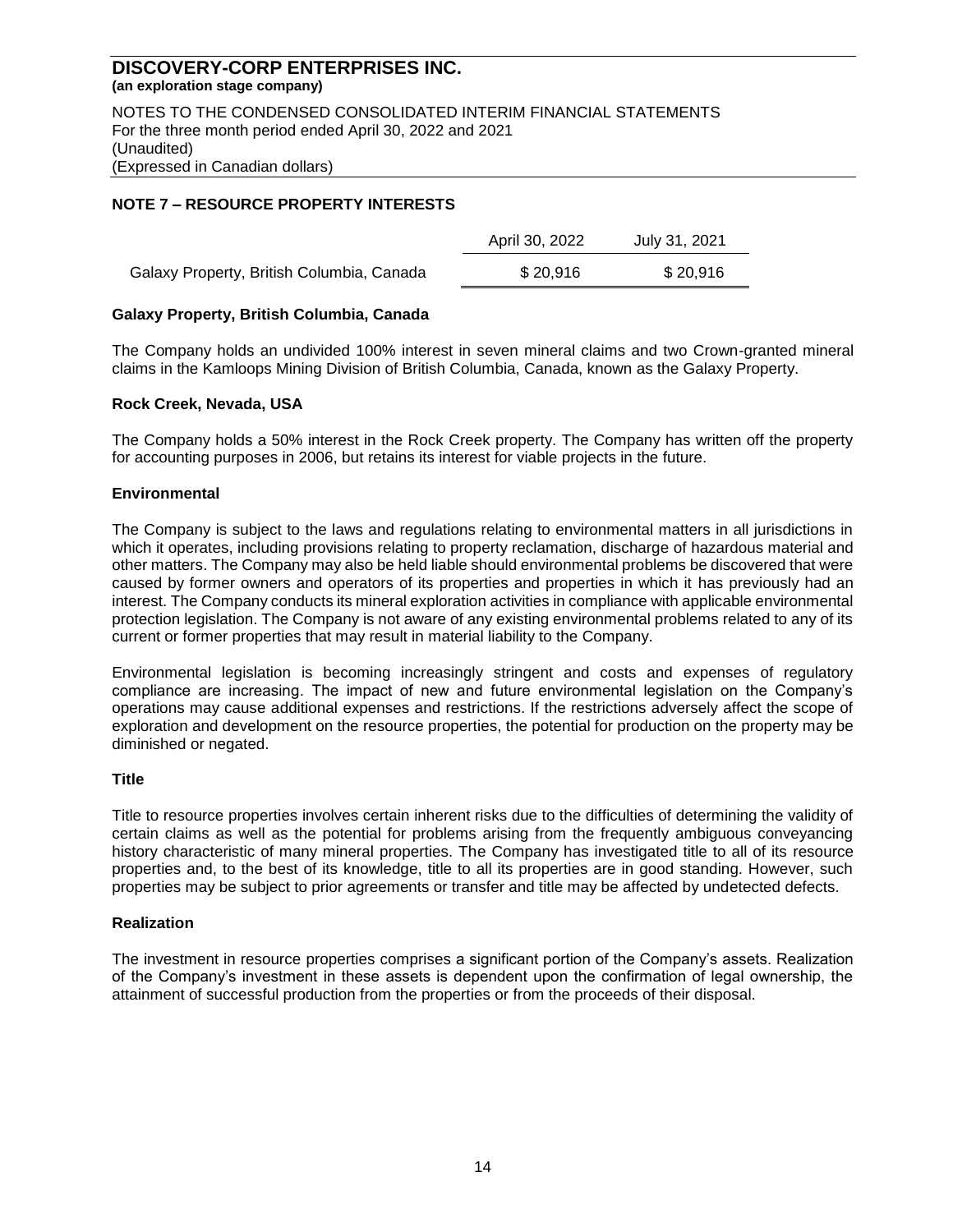NOTES TO THE CONDENSED CONSOLIDATED INTERIM FINANCIAL STATEMENTS For the three month period ended April 30, 2022 and 2021 (Unaudited) (Expressed in Canadian dollars)

#### **NOTE 8 – EQUITY**

- (a) Authorized: unlimited number of common shares without par value
- (b) Issued:

During the year ended July 31, 2021:

(i) On October 14, 2021, the Company closed a non-brokered private placement of 1,250,000 units at a price of \$0.08 per unit for total gross proceeds of \$100,000. Each unit consists of one common share and one share purchase warrant of the Company. Each warrant will entitle the holder to purchase an additional share in the capital of the Company at an exercise price of \$0.10 until October 12, 2024. Three directors participated in the private placement for an aggregate number of 312,500 units subscribed representing 25% of the total private placement subscribed. No finder's fees were paid. Total share issuance costs of \$3,577 were incurred yielding net proceeds of \$96,423. All of the units are subject to a four month hold period ending February 15, 2022.

During the year ended July 31, 2020:

- (ii) On January 20, 2020, the Company closed a non-brokered private placement of 3,500,000 units at a price of \$0.10 per unit for total gross proceeds of \$350,000, of the total proceeds \$35,000 was allocated to warrants. Each unit consists of one common share and one share purchase warrant of the Company. Each warrant will entitle the holder to purchase an additional share in the capital of the Company at an exercise price of \$0.15 until January 20, 2023. No finder's fees were paid. Total share issuance costs of \$9,591 were incurred yielding net proceeds of \$340,409.
- (c) Stock Options

The Company established a stock option plan under which it may grant stock options totaling in aggregate up to 10% of the Company's total number of shares issued and outstanding on a non-diluted basis. The stock option plan provides for the granting of stock options to employees and persons providing investor-relation or consulting services up to a limit of 5%, 2% and 2%, respectively, of the Company's total number of issued and outstanding shares per year. The stock options are fully vested on the date of grant, except for options granted to persons providing investor relations services, which vest over a twelve-month period. The option price must be greater or equal to the discounted market price on the grant date and the option expiry date cannot exceed five years after the grant date.

The Company applies the fair value method using the Black-Scholes option pricing model in accounting for its stock options granted. There were no options granted during the nine month period ending April 30, 2022 or during the years ended July 31, 2021 and 2020. A summary of the changes in the Company's stock options is as follows:

|                                                 |         | April 30, 2022        | July 31, 2021  |                       |  |
|-------------------------------------------------|---------|-----------------------|----------------|-----------------------|--|
|                                                 | Number  | Weighted              |                | Weighted              |  |
|                                                 | οt      | Average               | Number of      | Average               |  |
|                                                 | Options | <b>Exercise Price</b> | <b>Options</b> | <b>Exercise Price</b> |  |
| Outstanding, beginning of the Period<br>Expired |         | Տ.-                   |                | Տ.-                   |  |
| Outstanding, end of the Period                  |         | Տ.-                   | ۰              | Տ.-                   |  |

The weighted average remaining contractual life of options outstanding at April 30, 2022 is nil years (2021 – nil years).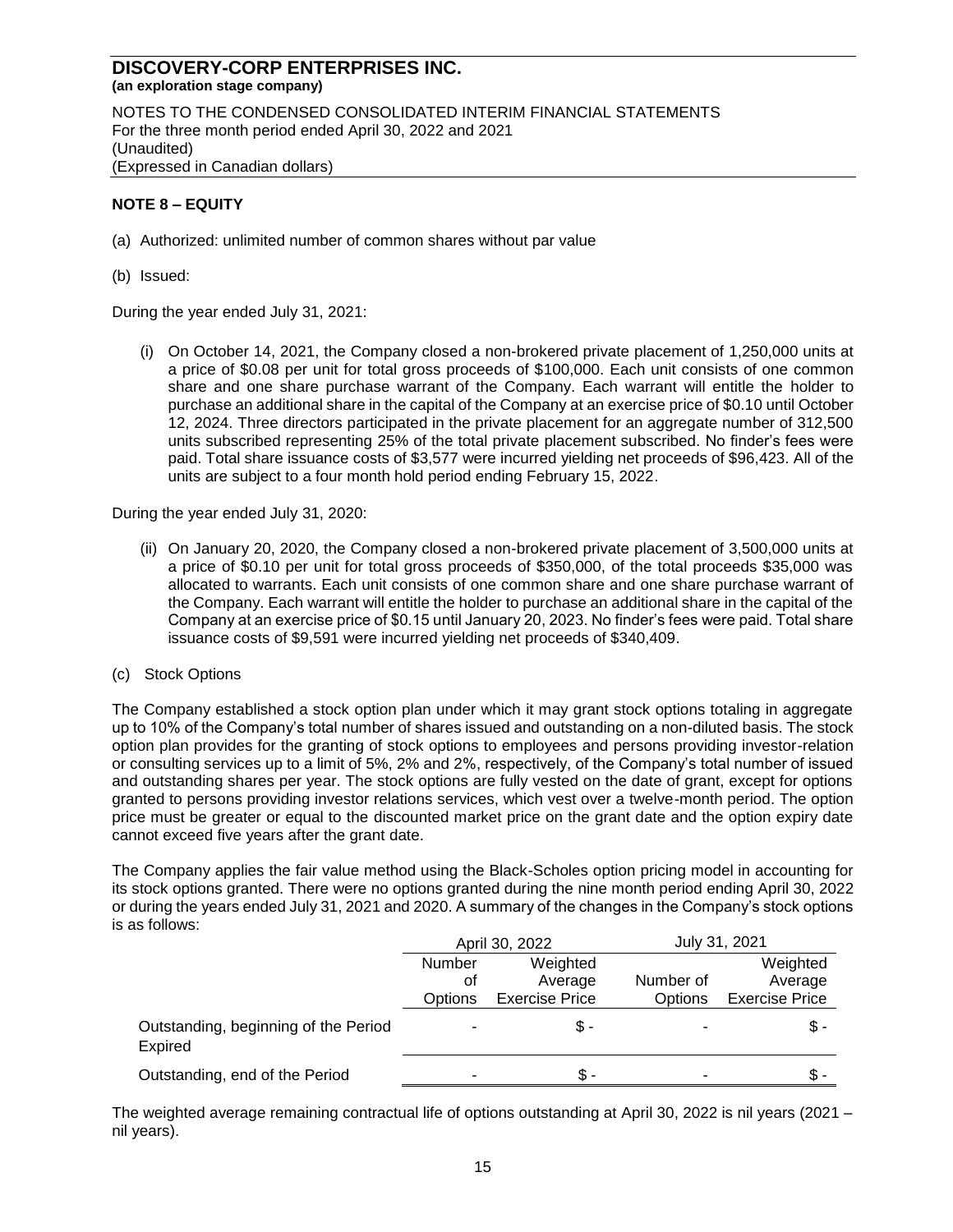NOTES TO THE CONDENSED CONSOLIDATED INTERIM FINANCIAL STATEMENTS For the three month period ended April 30, 2022 and 2021 (Unaudited) (Expressed in Canadian dollars)

#### **NOTE 8 – EQUITY** (continued)

#### (d) Warrants

Details of the status of the Company's warrants as at April 30, 2022 and July 31, 2021 and changes during the years then ended are as follows:

|                         | Number of   | <b>Weighted Average</b> |
|-------------------------|-------------|-------------------------|
|                         | Warrants    | <b>Exercise Price</b>   |
| Balance, July 31, 2020  | 6,700,000   | \$0.32                  |
| <b>Expired</b>          | (800,000)   | \$0.50                  |
| Balance, July 31, 2021  | 5,900,000   | \$0.29                  |
| <b>Expired</b>          | (2,400,000) | \$0.50                  |
| <b>Issued</b>           | 1,250,000   | \$0.10                  |
| Balance, April 30, 2022 | 4,750,000   | \$0.14                  |

The warrants outstanding at April 30, 2022 are as follows:

| Number of Warrants | Exercise Price | Expiry Date      |
|--------------------|----------------|------------------|
| 3.500.000          | \$ 0.15        | January 20, 2023 |
| 1.250.000          | \$0.10         | October 12, 2024 |
| 4,750,000          |                |                  |

The weighted average remaining contractual life of warrants outstanding at April 30, 2022 is 1.2 years. (2021  $-1.3$  years).

## **NOTE 9 – RELATED PARTY TRANSACTIONS**

The condensed consolidated interim financial statements include transactions with directors and/or officers of the Company and/or corporations related to or controlled by them. The remuneration of directors and other key management personnel was as follows:

| Short-term employee benefits (Note 11 and 12) | 85.105 | 85,900 |
|-----------------------------------------------|--------|--------|

| April 30, 2022 |   | April 30, 2021 |
|----------------|---|----------------|
| 85.105         | S | 85.900         |

Key management personnel were not paid any post-employment benefits, termination benefits or other longterm benefits during the respective periods.

#### **NOTE 10 – SEGMENT DISCLOSURE**

The Company operates in one business segment, which is the acquisition and exploration of mineral property interests, and its non-current assets are held in Canada.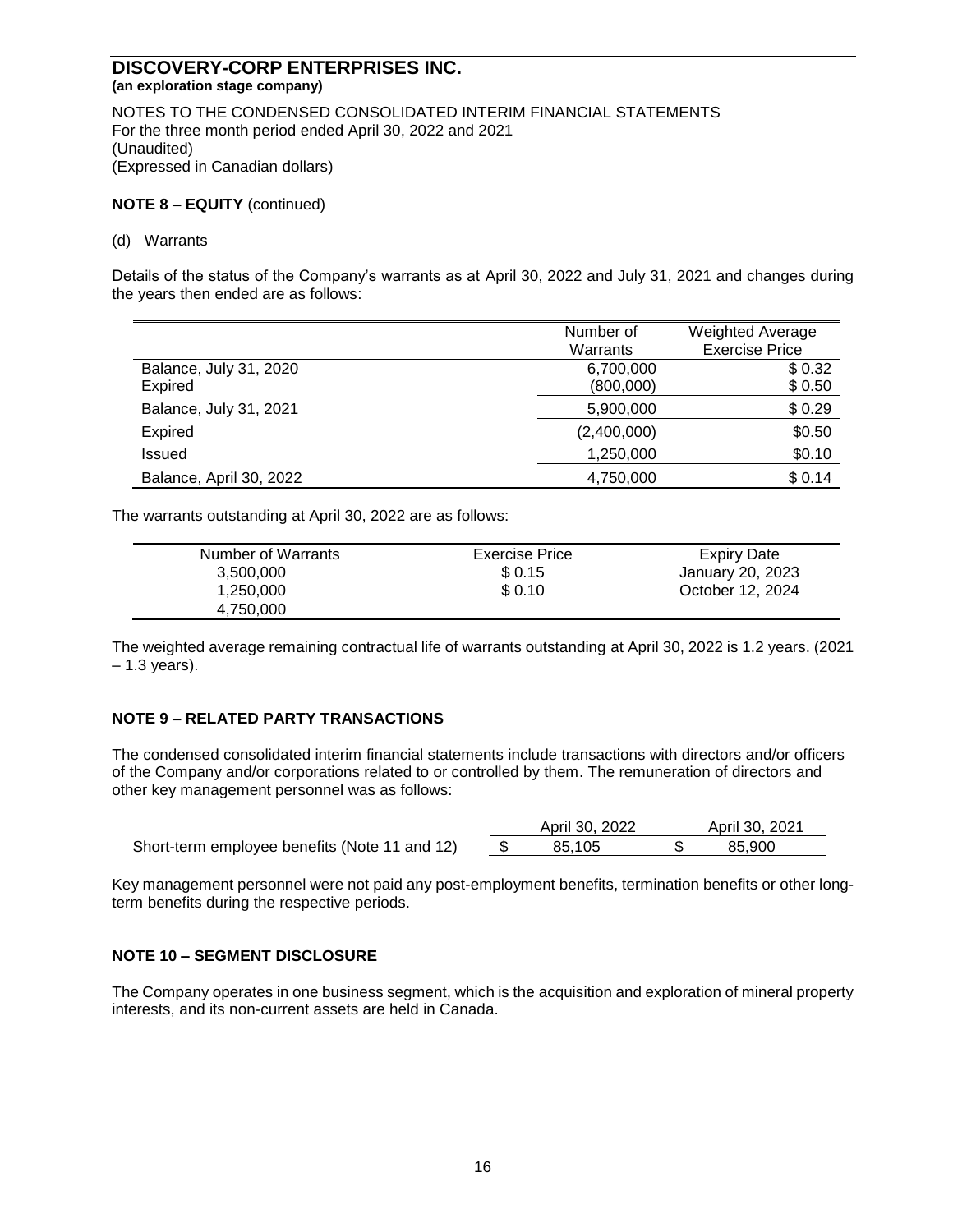NOTES TO THE CONDENSED CONSOLIDATED INTERIM FINANCIAL STATEMENTS For the three month period ended April 30, 2022 and 2021 (Unaudited) (Expressed in Canadian dollars)

## **NOTE 11 – ADMINISTRATION EXPENSES**

The administration expenses for the Company are broken down as follows:

|                                         | Three Month    | Nine Month     | <b>Three Month</b> | Nine Month     |
|-----------------------------------------|----------------|----------------|--------------------|----------------|
|                                         | Period ended   | Period ended   | Period ended       | Period ended   |
|                                         | April 30, 2022 | April 30, 2022 | April 30, 2021     | April 30, 2021 |
| Consulting fees administration (Note 9) | 4,100          | 36,000         | 2,050              | 25,200         |
| <b>Professional fees</b>                | 2,395          | 9,355          | 700                | 5,405          |
| Travel                                  |                |                |                    |                |
| Listing, filing and transfer agent fees | 8,046          | 17,336         | 7,621              | 14,491         |
| Office                                  | 1,653          | 5,191          | 908                | 5,867          |
| Shareholder and investor relations      | $\blacksquare$ | 136            |                    | 116            |
| Bank charges and interest               | 70             | 281            | 71                 | 275            |
|                                         | 16,264<br>S.   | \$<br>68,299   | \$<br>11,350       | \$<br>51,354   |

## **NOTE 12 – EXPLORATION EXPENSES**

The exploration expenses for the Company are broken down as follows:

|                                                                | Three Month<br>Period ended<br>April 30, 2022 |                | Nine Month<br>Period ended<br>April 30, 2022 |          | <b>Three Month</b><br>Period ended<br>April 30,<br>2021 |                   | Nine Month<br>Period ended<br>April 30, 2021 |
|----------------------------------------------------------------|-----------------------------------------------|----------------|----------------------------------------------|----------|---------------------------------------------------------|-------------------|----------------------------------------------|
| Government fees                                                | \$                                            | 247            | \$                                           | 747      | \$                                                      | $247 \text{ }$ \$ | 247                                          |
| <b>First Nations Consultation</b><br>Planning (Note 9)         |                                               | 15,000         |                                              | 30,000   |                                                         | 16,800            | 29,400                                       |
| Geochem Field Exploration and<br>exploration planning (Note 9) |                                               | 2,100          |                                              | 20,331   |                                                         | 13,300            | 26,300                                       |
| <b>British Columbia METC</b>                                   |                                               | $\blacksquare$ |                                              | (20,776) |                                                         | (16, 029)         | (16,029)                                     |
|                                                                | \$                                            | 17,347         | \$                                           | 30,302   | S                                                       | $14,318$ \$       | 39,918                                       |

#### **NOTE 13 – MARKETABLE SECURITIES**

On March 4, 2014, the Company entered into a share exchange agreement with Global Resources Investment Trust ("GRIT"), an arm's length party, listed on the London Stock Exchange. The Company received 280,449 ordinary shares of GRIT at a deemed value of £1 per GRIT share for a total value of £280,449 (\$510,000). The fair value of the GRIT shares is based on the quoted market price on the London Stock Exchange. In 2019 the shares were temporally halted and when trading resumed the GRIT shares were sold for \$6,844 during the year ended July 31, 2020. Funds realized from the sale of the GRIT shares were used by the Company for working capital. Accumulated other comprehensive loss of \$503,156 related to GRIT shares was reclassed to deficit upon sale.